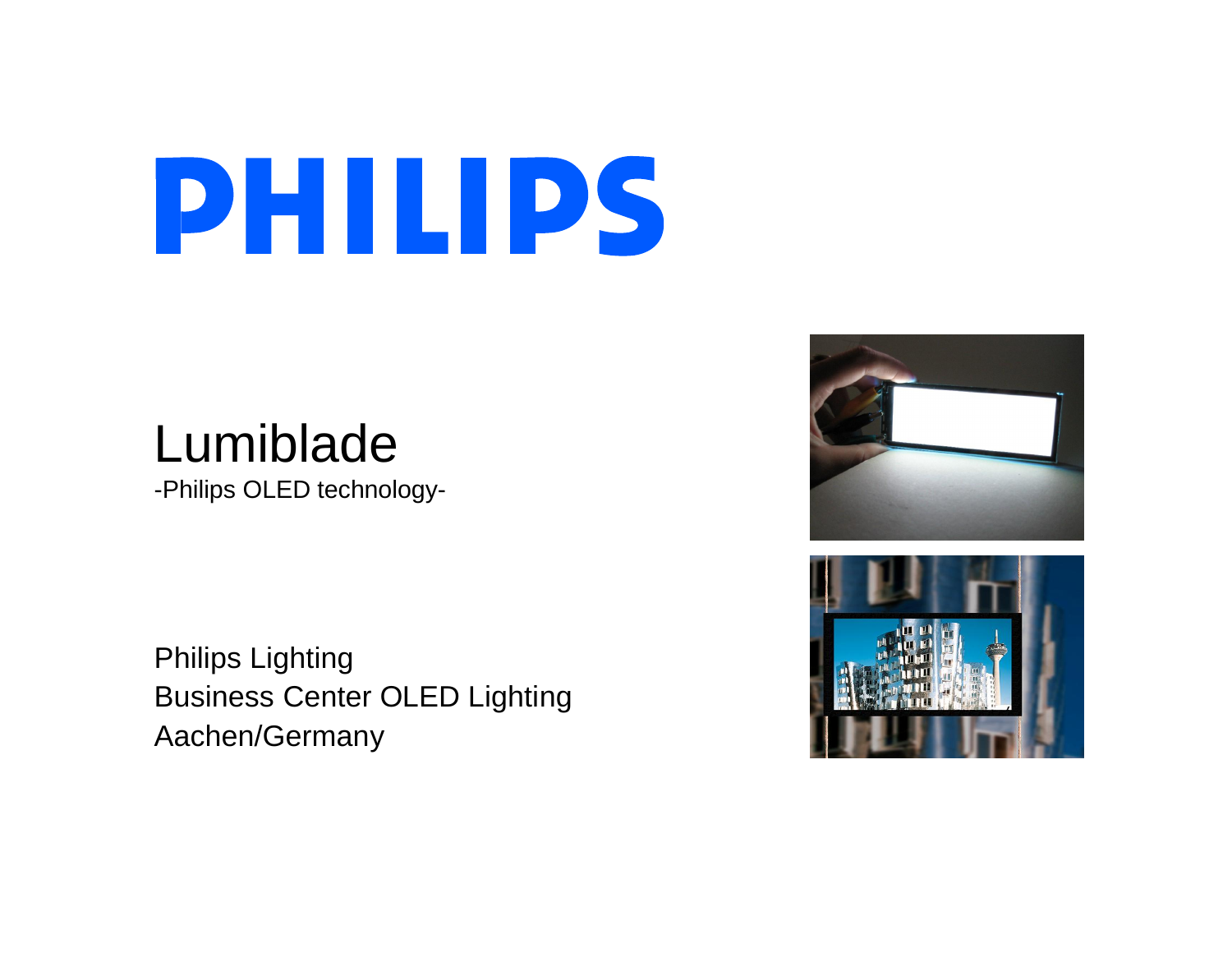## Working principle

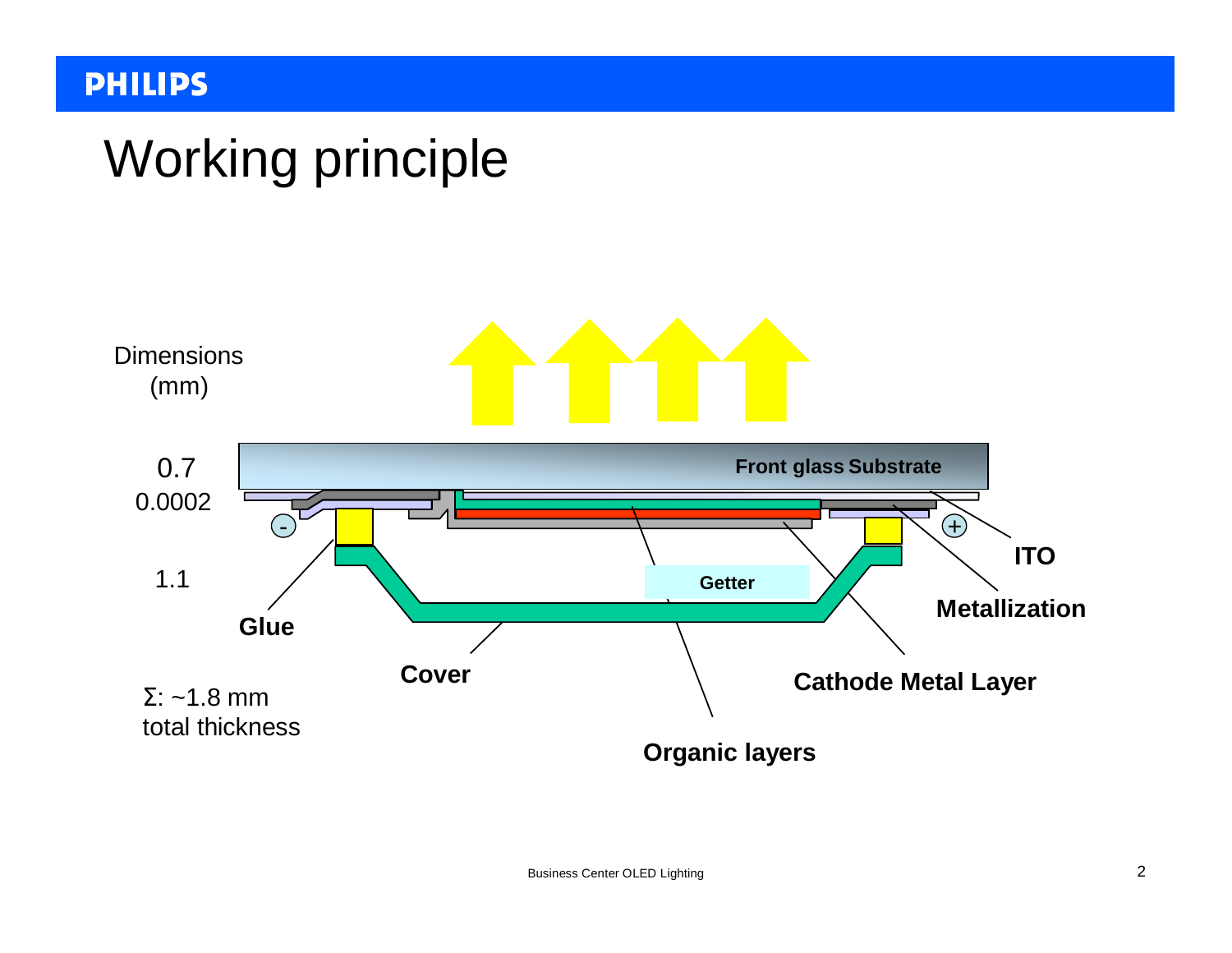## OLEDs are flat light



Unlike all other lightsources, OLEDs are flat and directly emit light over the complete surface. The light effect is large area, homogenous light.



Business Center OLED Lighting 3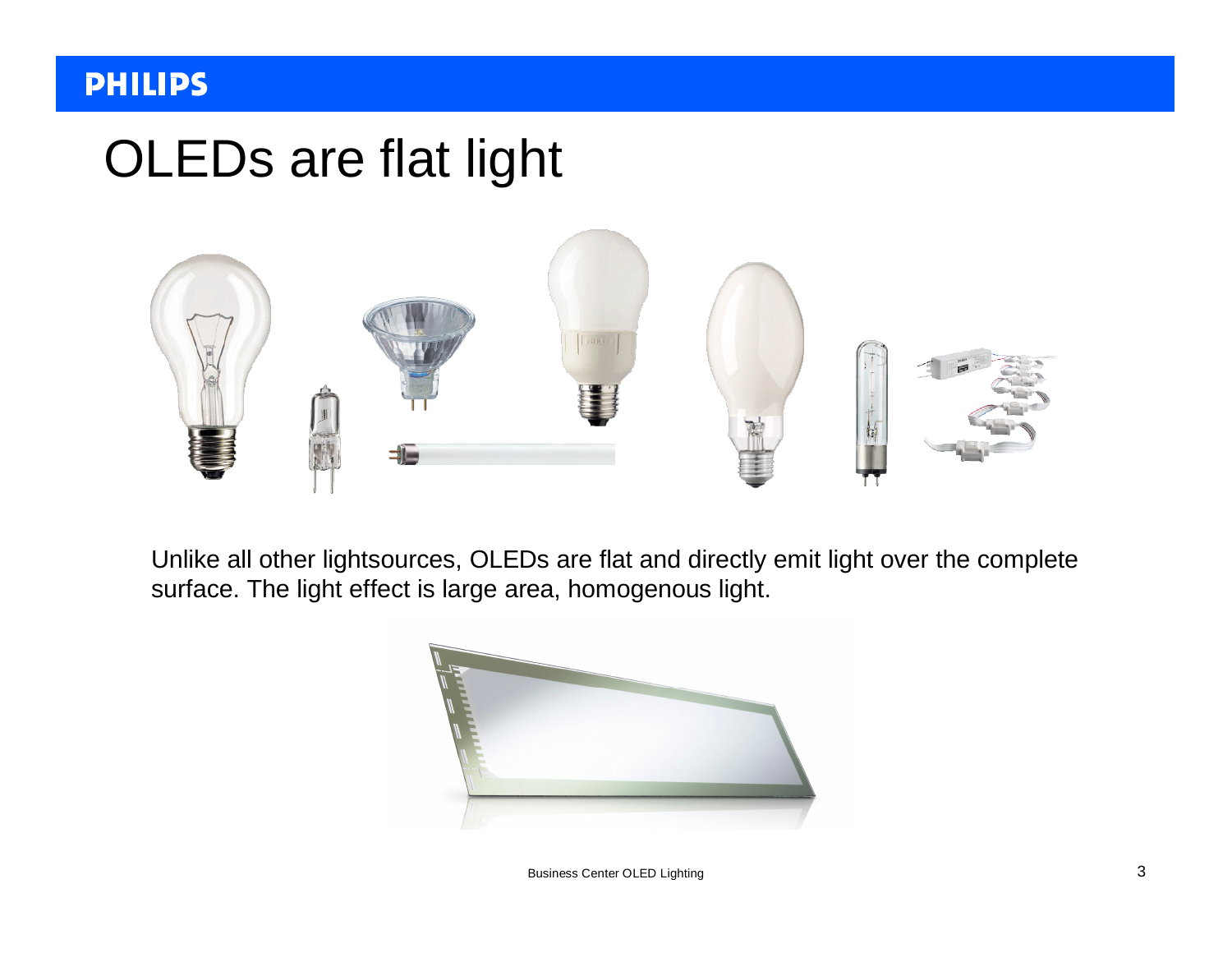## Feature: Energy Efficiency



- •Target 2008: 10 lum/W @1000cd/m² in white
- •Efficiency is expected to double every 2-3 years
- •Practical efficiency limit @140 lum/W
- •In combination with properties like thin /little heat dissipation / good colour rendering,
- OLEDs will become an attractive alternative to fluorescent lighting

#### Today:

- •R/G/B materials differently efficient
- •Blue least efficient -> limited white efficiencies

#### OLED is a potentially very energy efficient lightsource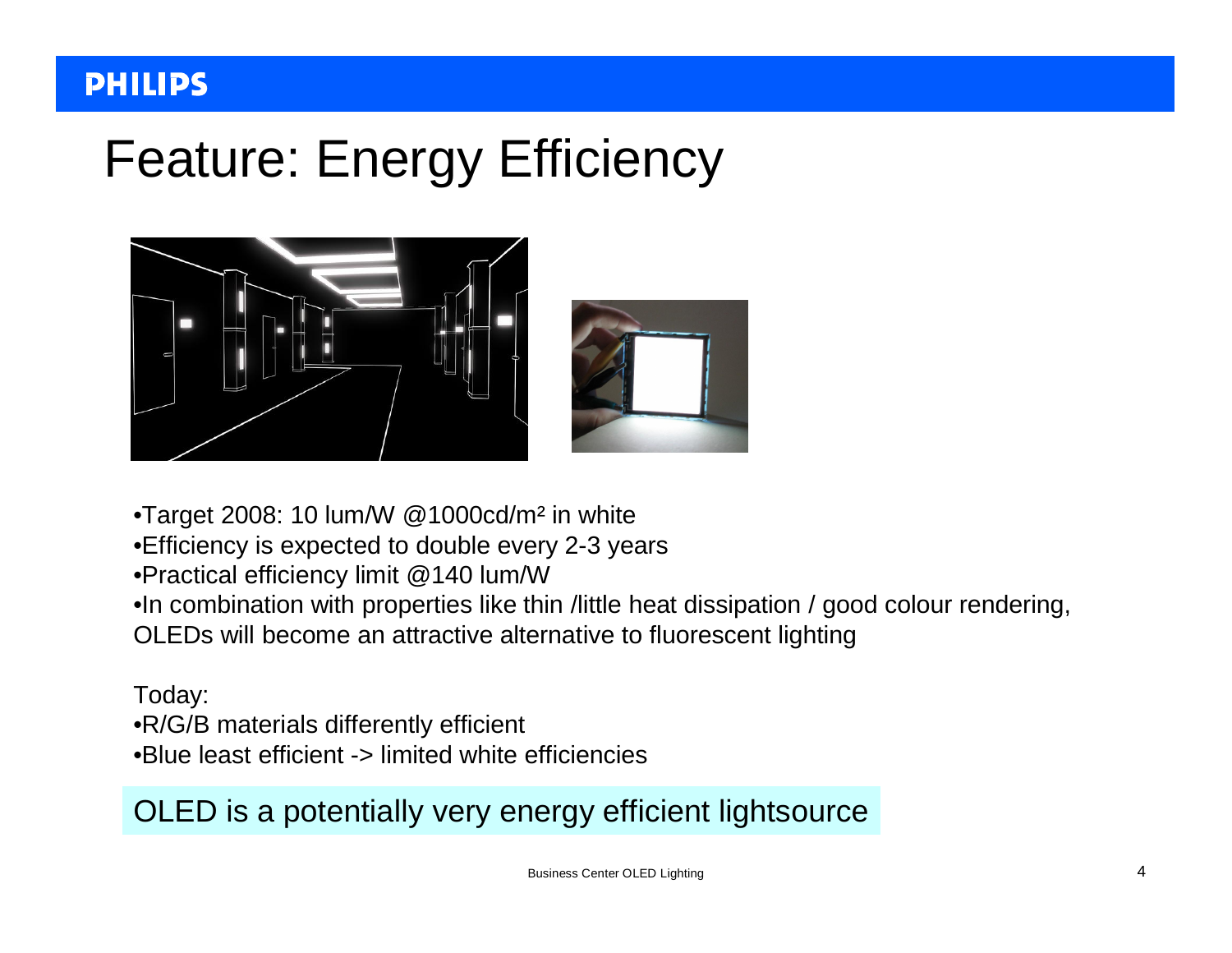## Feature: Colour tunability







- •Target 2008: monochromes & different shades of white
- •Material spectra generally wider and more flat than inorganic LEDs
- •Generally all colours doable
- •First colour tunable samples shown in lab •Stepwise approach: duochrome variable

OLEDs will stepwise become colour tunable (3-5 years from now)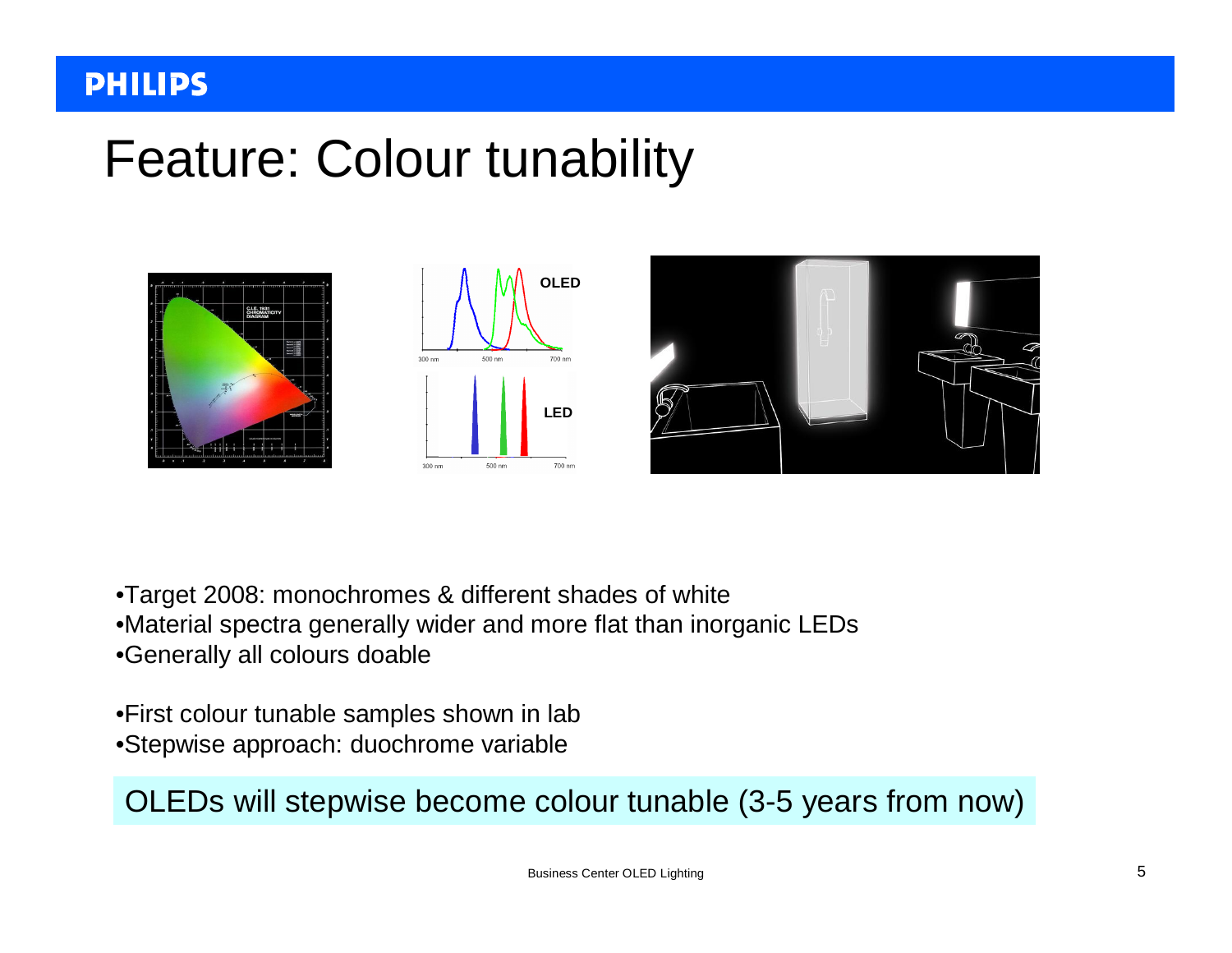## Feature: Transparency



•Today: OLEDs look like a mirror in the off state (Aluminium cathode) •In the future, OLEDs will become transparent in the off-state •OLEDs can be integrated in glass as large area lightsource or partial illumination/information

#### OLEDs will be transparent in the off-state (3-5 years from now)

Business Center OLED Lighting 6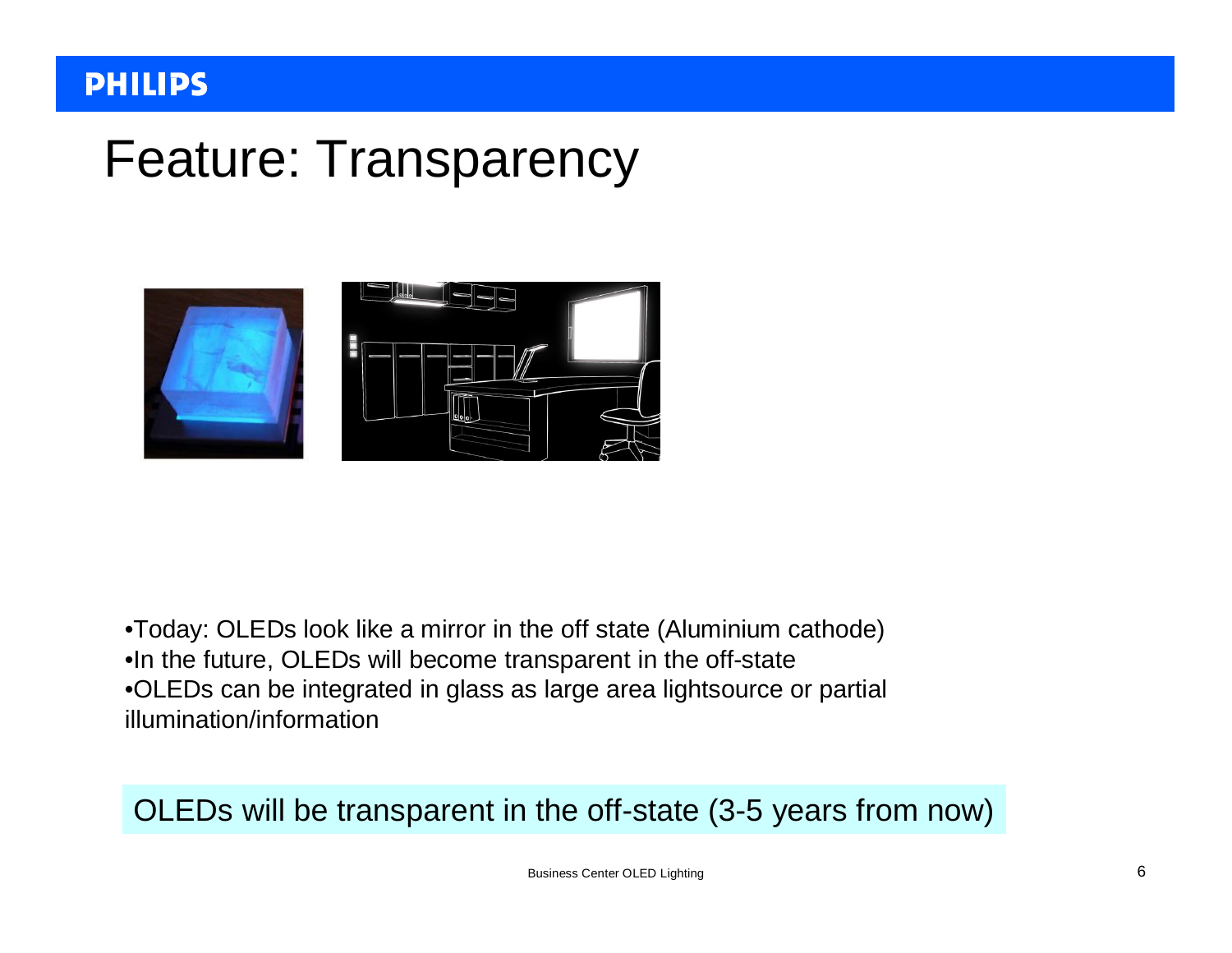## Feature: Flexibility



- •Today, we process on rigid glass
- •Glass is necessary due to it's tightness (organic materials are very sensitive to oxygen/water)
- •Next step is thinfilm encapsulation, will decrease device thickness by 50%
- •In the future, OLEDs will be manufactured on bendable plastic subtrates
- •First samples shown in the lab, but sound R&D needed to industrialise the process

OLEDs will be flexible (3D) (5-8 years from now)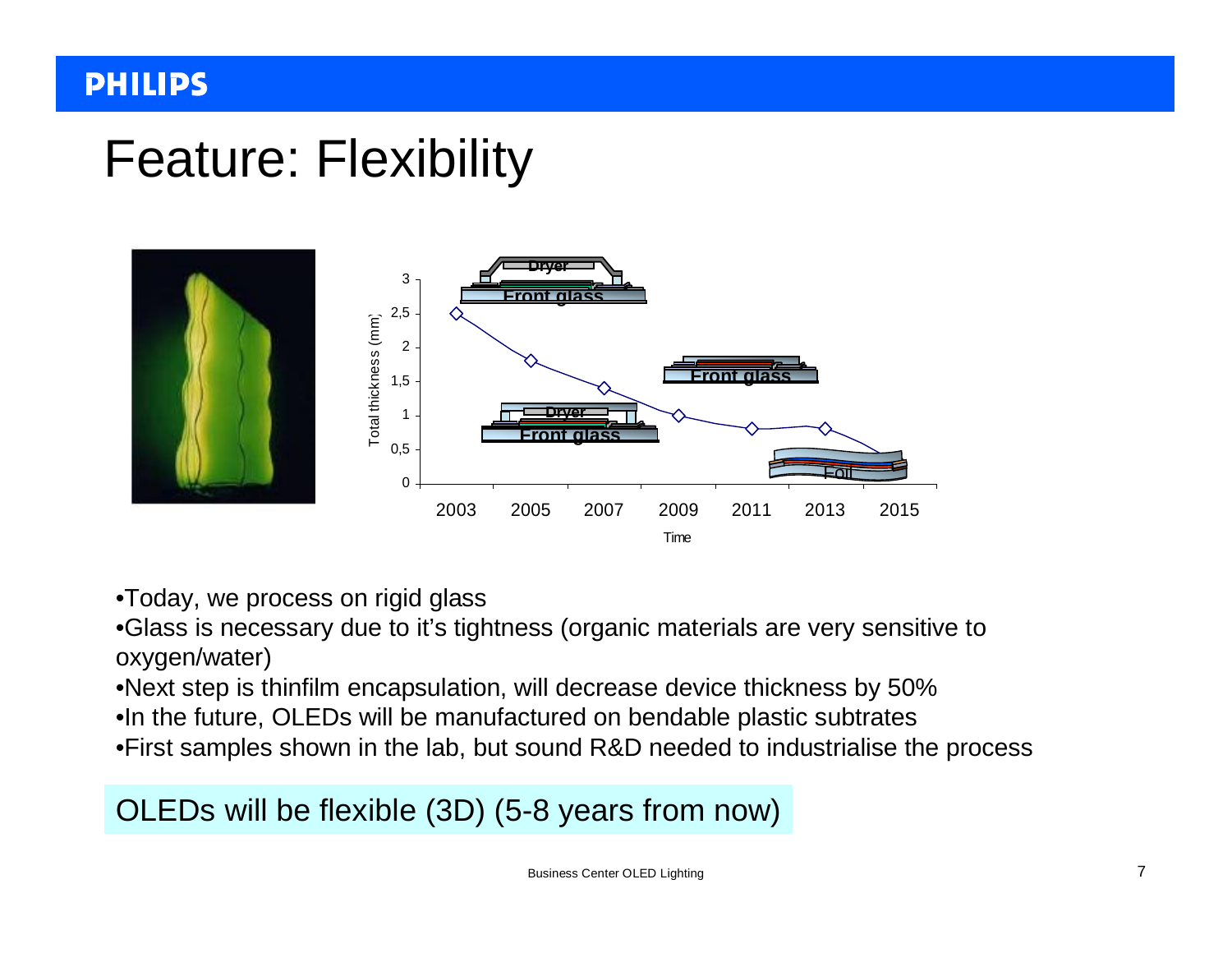## Applications

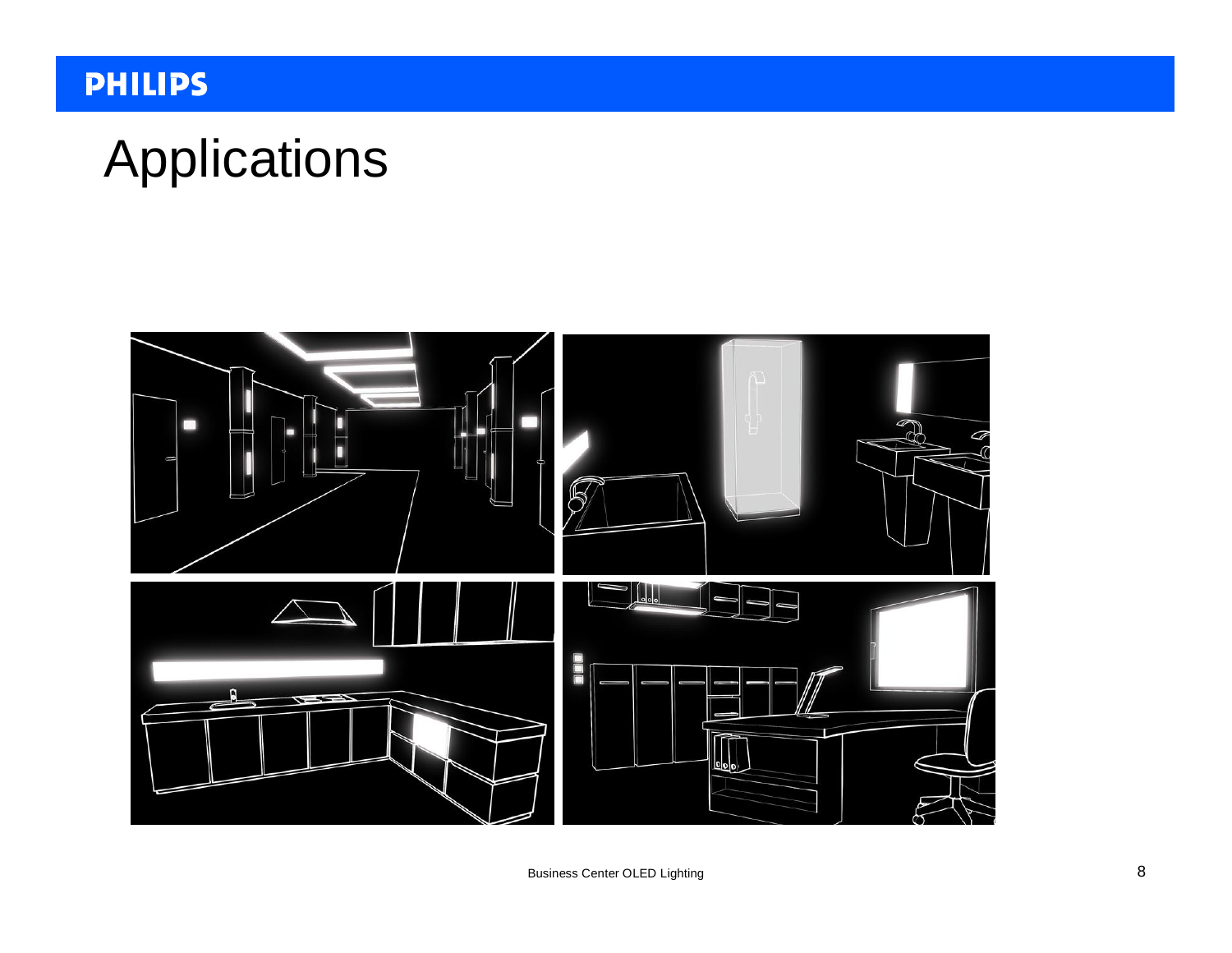… for more information, please contact: [info.lumiblade@philips.com](mailto:info.lumiblade@philips.com)